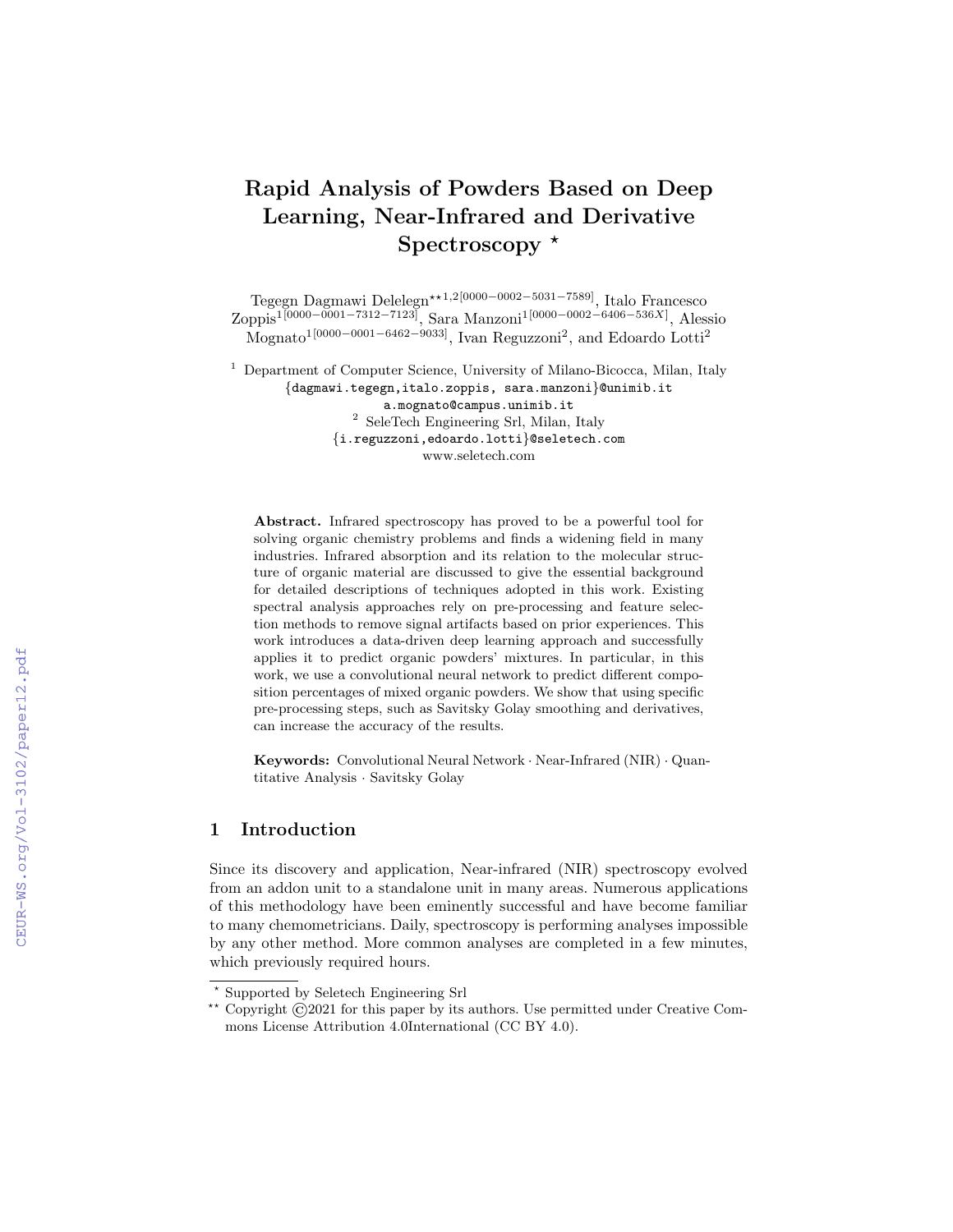The underlying basis of applied infrared spectroscopy is that all organic substances possess selective absorption at specific frequencies in the infrared portion of the electromagnetic spectrum. Infrared spectra of biological organic materials are signals composed of peaks because of molecular vibrations of mostly O-H, C-H, and N-H groups [15, 4] caused by their interaction with infrared light within the NIR wavelength region (800-2500 nm).

The plot of these transmission or absorption values versus frequency or wavelength units constitutes an infrared spectrum characteristic of the sample. It is used to describe the intrinsic factor of a sample. Applications of infrared spectroscopy can be divided into two general categories, qualitative and quantitative.

A mixture of materials can be analyzed quickly and accurately so long as the components present in the mix are known. From a study of the spectra of the known compounds, it is usually possible to find a frequency at which only one component possesses strong absorption and thus find its quantity in a mixture. This rapid method, combined suitably with deep learning methods, has shown an accuracy of 1 percent or better to a pair of organic mixtures [30].

Near-infrared spectroscopy is often used to assess the quality of rice adopting respectively PLS and a multi-linear regression (MLR) [34, 24]. Rapid methods, like NIR technology combined with multivariate analysis (PCA and partial least squares discriminant analysis (PLS-DA)), are used to detect fraud of cocoa powder [32].

Kernel-based methods, such as Support Vector Machines (SVM), improved the multivariate analysis [29]. Machine learning improved previous models in spectral profiles analysis [9, 8, 38], and in particular, Convolutional Neural Networks (CNN) for spectroscopy signal classification have reported promising results in the literature [30]. In their work[30] proposed a modified version of the 1D-CNN model proposed by [20], by tuning the hyper-parameters. They predicted the composition percentage of organic mixtures, dividing the dataset into three main groups for testing purposes. 1D-CNN combined with near-infrared spectra showed better results than traditional PLS models in classification and regression tasks [37, 21, 37]. In this work, we show a quantitative application of near-infrared spectroscopy with the use of Convolutional Neural Networks with the aid of signal filtering and pre-processing methods.

#### 1.1 CONTRIBUTIONS

The filtering method introduced by Savitzky Golay has long been used in the absorption spectroscopy community for its ability to simultaneously smooth and differentiate absorption spectra. In this investigation, the Savitzky Golay method is shown applicable to our ranges and improve the results.

The total number of mixtures of the datasets is fifteen , and each mixtures comes in different quantities of each component. While the number of the base materials is six. We extracted their near-infrared spectrum profiles. From our experimental setup, we delivered an answer to these research questions:

– RQ1 Can we predict the composition percentage with high accuracy of mixtures of three materials?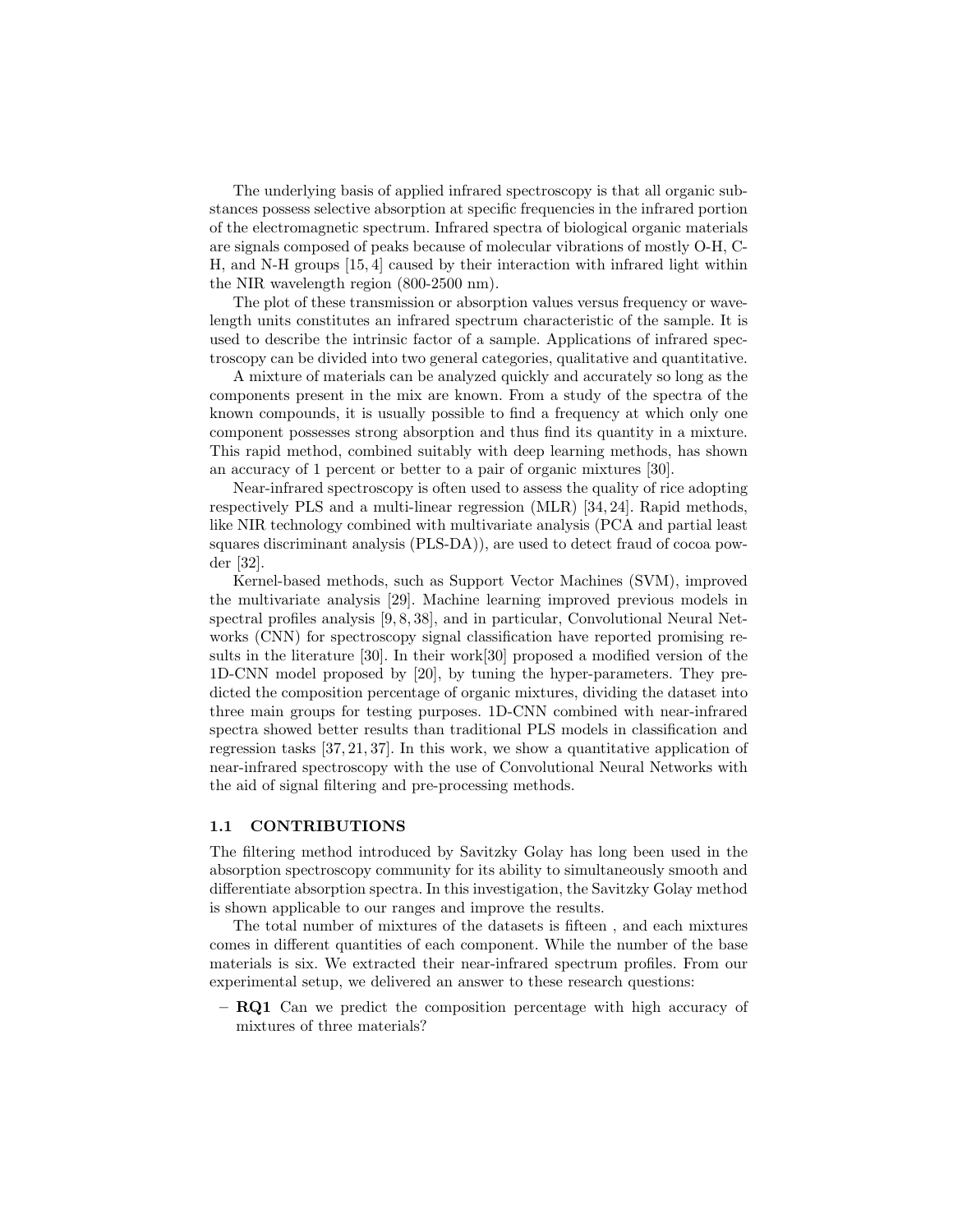– RQ2 Can we improve the prediction results by adding extra features like the derivative to the original spectra?

This paper is structured as follows. Section 2 mainly presents the dataset and the 1D-CNN architecture. Section 3 shows the experiments' setup and the results. In Section 4 the results are discussed and Section 5 presents the conclusions.

# 2 MATERIALS AND METHODS

In this section, we present the data collection process and the methods adopted to predict the quantity of the materials in each mixture. The data collection comprises several steps: the sample preparation procedure of the six organic powders and the data acquisition that describes the spectral data's mechanism. Furthermore, we describe the convolutional neural network architecture and its parameters, the Savitsky Golay filter, and the use of derivatives.

## 2.1 Sample Preparation

The sample preparation procedure is the same as described here [30]. Including the new mixtures of three materials, we added in this work, follow the same steps. However, the mixtures' homogeneity is still not guaranteed due to the unique characteristics of the materials used, such as grain size and tendency to form lumps.

We made fifteen pairwise combinations using cocoa (Cocoa), ice sugar (Ice-Sugar), baby milk powder (BabyMilk), potato starch (Potato), rice starch (Rice), and baking soda (NaHCO3). We added other pair mixtures to the first dataset totaling 69 samples. Their composition percentage is made up from set:  $P =$  $\{15, 25, 33, 35, 40, 45, 50, 65, 75, 85\}$ . The composition percentage of a given mixture of two materials adds up to  $100\%$ , e.g.,  $(A=15, B=85)$ , where A and B are the mixed materials. Moreover, we added six other mixtures using three material in different compositions, and their percentages is made up from set P. Their composition adds up also to 100%.

E.g.,  $(A=33, B=33, C=33)$  or  $(A=45, B=40, C=15)$ , where A,B and C are the three mixed materials. In Table 1 and in Table 2 is shown the mixtures made and from which near-infrared spectra is acquired.

## 2.2 Data Acquisition

The data acquisition is the same as described here [30]. We used the same sensor to acquire the spectra of the triple material mixtures: the sensor captures two wavelength ranges:  $[1350 - 1650]$ nm and  $[1750 - 2150]$ nm. The total number of wavelength points captured is 702.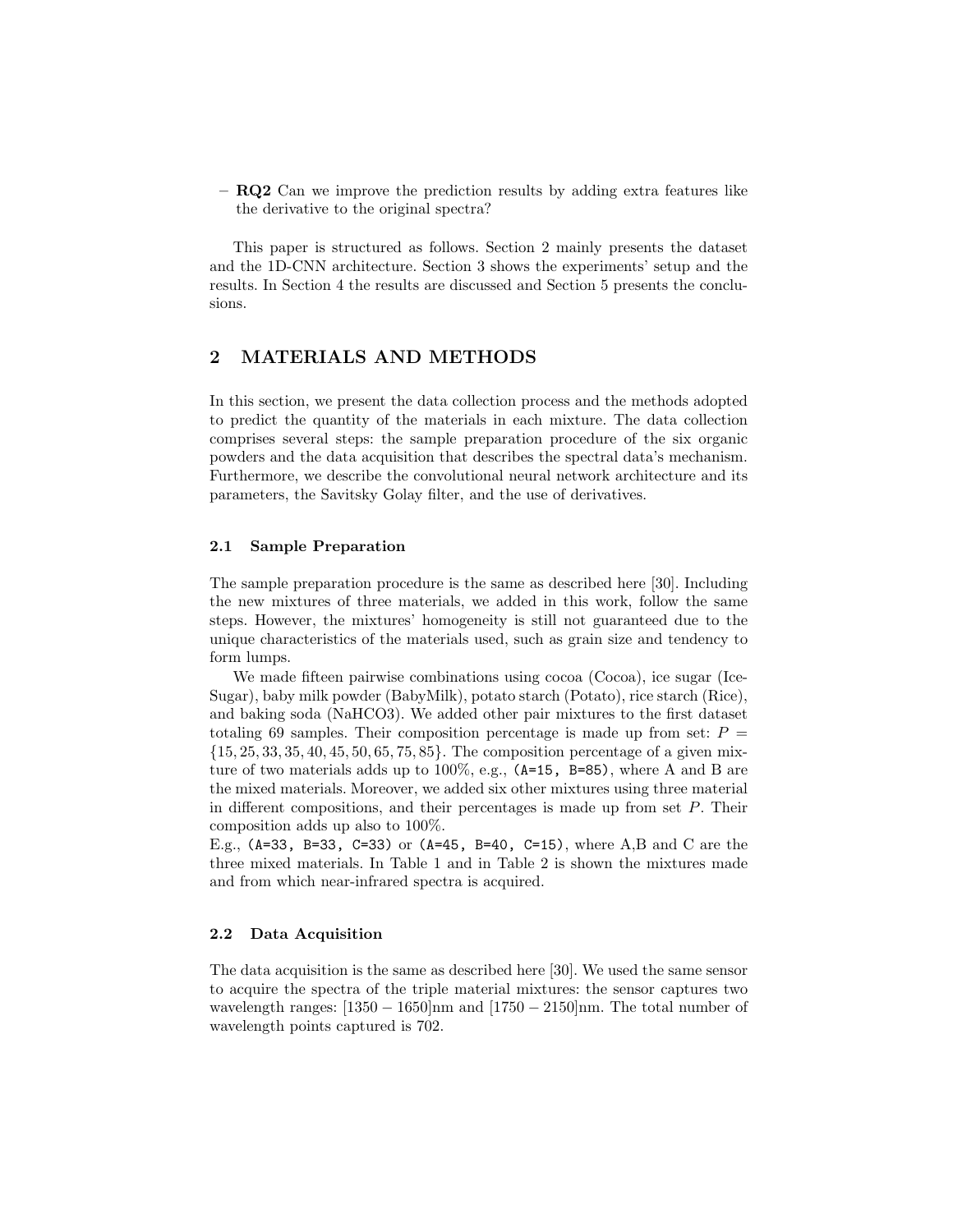Table 1. The pairwise mixtures overview. Value 1 indicates presence of powder mixture. The diagonal values correspond to the base materials at 100%

|                         | BabyMilk IceSugar NaHCO3 Cocoa Potato Rice |  |  |  |
|-------------------------|--------------------------------------------|--|--|--|
| BabyMilk <sup>[1]</sup> |                                            |  |  |  |
| $ {\rm IceSugar} $      |                                            |  |  |  |
| NaHCO3 1                |                                            |  |  |  |
| Cocoa                   |                                            |  |  |  |
| Potato                  |                                            |  |  |  |
| Rice                    |                                            |  |  |  |

Table 2. The mixtures of three materials.Value 1 indicates that the corresponding materials are mixed while 0 means otherwise.

|                   | NaHCO3 IceSugar |       |
|-------------------|-----------------|-------|
| $ $ BabyMilk $ 1$ |                 | Rice  |
| Potato            |                 | Cacao |

Dataset Following the material preparation and the acquisition of the NIR spectra, we collected 506160 samples<sup>3</sup>. Each material has 702 features corresponding to the captured wavelengths, and for each composition percentage of a mixture, we have ∼ 7000 samples. The target variable of each sample is a percentage distribution over the six base materials describing the quantity of that material in the spectral sample. Given that each spectral sample represents only the mixture of two or three materials, only two or three elements in the target vector contain the value of the individual materials described in the spectral sample. At the same time, we set the remaining four base materials to 0. Whereas, for the mixtures containing only one material, we set the five remaining target variables to 0 and assigned the value 100% to the material represented by the pure material spectra.

We took the dataset of the spectra sample of the different organic materials [30] and added other mixture's spectra as explained in Section 2.1, and made three major groups of spectra profiles :

- Single Material Dataset (SMD)
- Mixed Materials Dataset (MMD)
- Triple Mix Materials Dataset (TMMD)

The performance of the 1D-CNN model is evaluated using each group separately. Then the results are compared with the use of derivatives and the Savitsky Golay filter, so each dataset is used with the following modes:

- data as it is (standardized)
- applying the Savitsky Golay filter and concatenating the first derivative
- applying the Savitsky Golay filter and concatenating the first and second derivative

<sup>3</sup> The dataset is available upon request.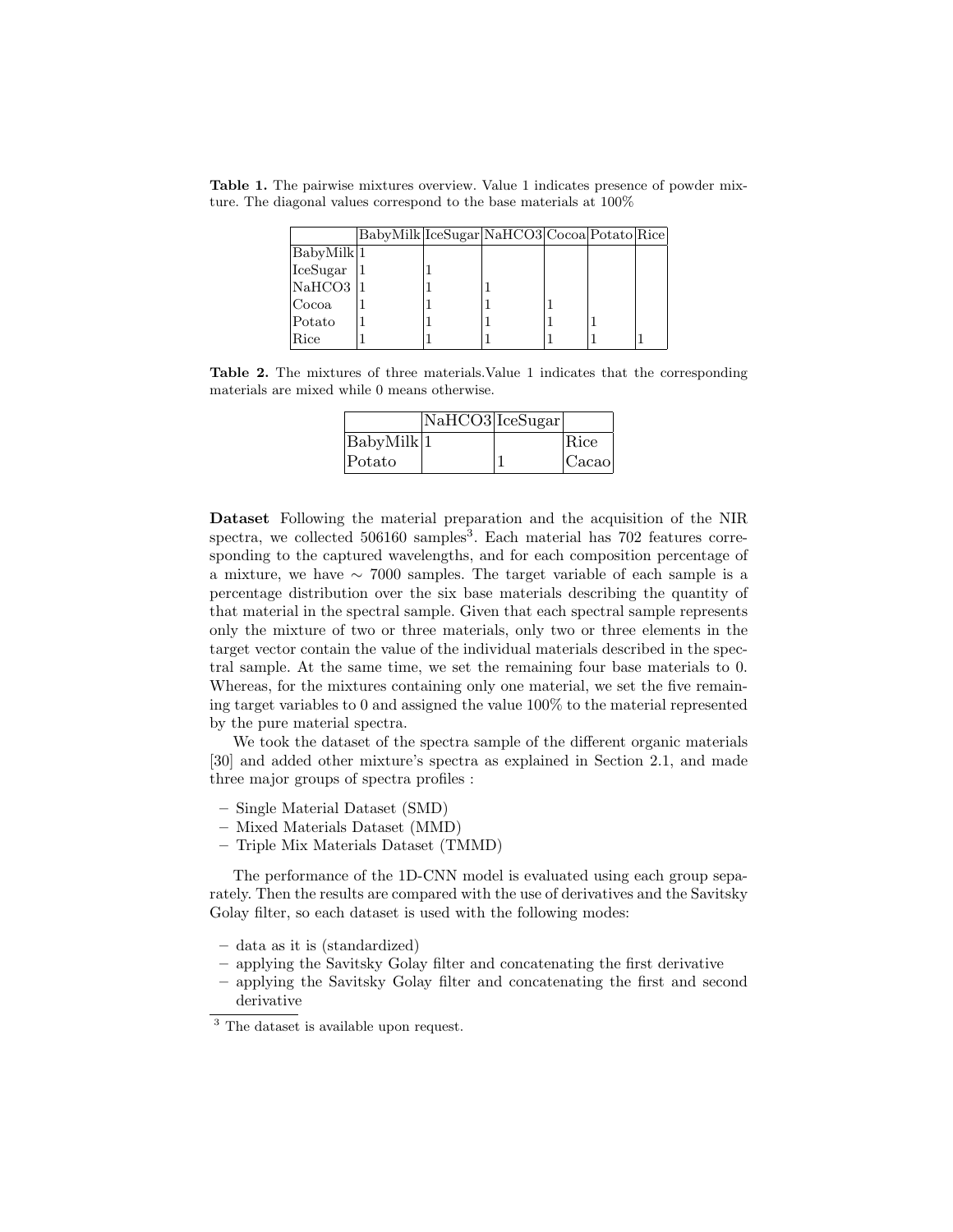As the baseline result, we used the dataset without any pre-processing other than standardizing. We compare the baseline against the pre-processing steps such as the application of Savitzky Golay filter and the concatenation of derivatives to the spectral data.

## 2.3 Method

Convolutional Neural Network Convolutional Neural Networks (CNNs) are specific neural networks (NNs) used to process data with a known, grid-like structure [27]. (i.e., time-series data can be thought of as a 1D grid taking samples at regular time intervals, and image data, as 2D or 3D grid of pixels).

In this work, we adopted the 1D-CNN used here [30], which consisted of seven trainable layers - four convolutional layers and two fully connected layers. The final model has a total of 713510 trainable parameters, the detailed architecture is summed up in Table 3. The input of the 1D-CNN is a one dimensional spectral vector containing values of the 702 wavelength points, and the target is also a one dimensional vector containing the percentage distributions of the six materials.

| Layer                  | Output $Shape \# Param[Kernel] Filter Attributes$ |        |   |    |              |
|------------------------|---------------------------------------------------|--------|---|----|--------------|
| Conv1D                 | (702, 32)                                         | 128    | 3 | 32 |              |
| MaxPooling1D (351, 32) |                                                   | O      |   |    | $size = 2$   |
| Conv1D                 | (351, 32)                                         | 3104   | 3 | 32 |              |
| MaxPooling1D(175, 32)  |                                                   | O      |   |    | size $= 2$   |
| Conv1D                 | (175, 64)                                         | 6208   | 3 | 64 |              |
| MaxPooling1D (87, 64)  |                                                   | O      |   |    | size $= 2$   |
| Conv1D                 | (87, 64)                                          | 12352  | 3 | 64 |              |
| MaxPooling1D(21, 64)   |                                                   |        |   |    | $size = 4$   |
| Flatten                | (1344)                                            |        |   |    |              |
| Dropout                | (1344)                                            |        |   |    | rate $= 0.3$ |
| Dense                  | (512)                                             | 688640 |   |    |              |
| Dense                  | (6)                                               | 3078   |   |    |              |

Table 3. Architecture of the 1D-CNN used in this work.

Parameter Optimization The main objective of our experiments concerns the prediction of the percentage of material contained in a composite mixture. To this aim, we use the Kullback-Leibler (KL) divergence (Equation 1) as our loss function. The KL is a measure of divergence between two distributions defined as:

$$
D_{\text{KL}}(Q||Z) = \sum_{x \in \mathcal{X}} Q(x) \log \left( \frac{Q(x)}{Z(x)} \right) \tag{1}
$$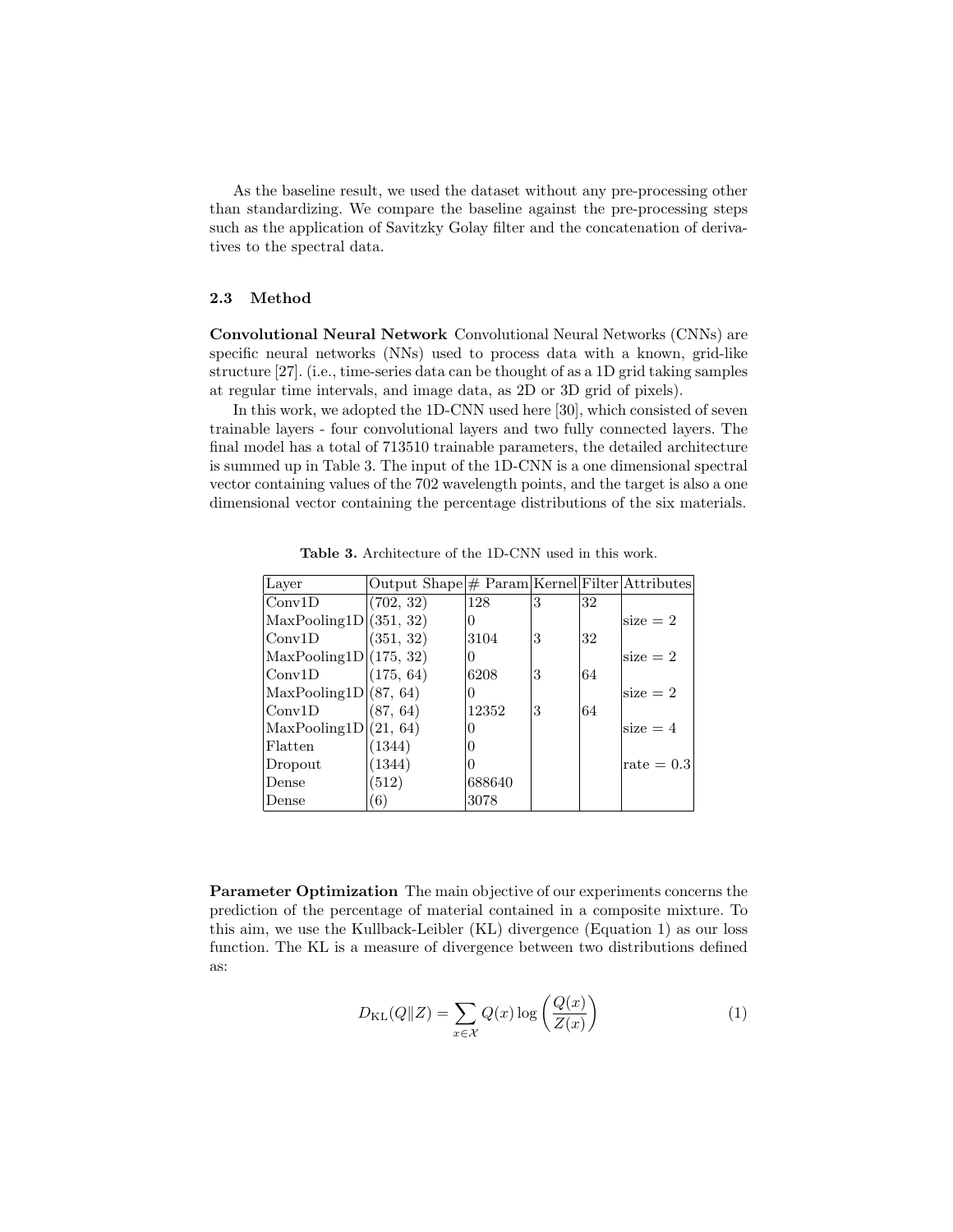Where Q and Z are two probability distributions, that in our case, correspond respectively to the true and the predicted distribution of percentages. Moreover, we applied Adam as an optimization algorithm [13], with a scheduled learning rate, starting from  $LR = 0.001$ , and exponentially decreasing it every epoch. We also use early stopping criteria by limiting epochs to 100. Finally, we used the Keras package as our machine learning framework for the entire work running on Asus VivoBook X580GD with an Intel(R) Core (TM) i7-8750H CPU.

## 3 Numerical Experiments and Results

This section specifies the datasets used and results obtained when predicting the quantity of the materials in each mixture. We used three different datasets, as mention in Section 2.2, to evaluate our model and the pre-processing approaches: the single material dataset (SMD), the mixed materials dataset (MMD), and the triple mix materials dataset (TMMD). We used each dataset with three different modalities: the standardized data, applying the Savitsky Savitsky Golay filter, and concatenating the first derivative and then both the first and second derivatives.

Each dataset has been divided into train, validation, and test set. We first split each dataset into train and test sets. After this, we keep aside the test set and randomly choose 75% of the train set to be the actual Train set and the remaining 25% to be the validation set. While the validation set is 25% of the training set. The model is then iteratively trained and validated on these different sets.

We used the mean absolute error (MAE) to evaluate the models performance:

$$
\text{MAE} = \frac{1}{n} \sum |Y - \hat{Y}| \tag{2}
$$

where  $n$  is the number of samples in the test set,  $Y$  is the vector containing the mixtures percentage and  $\hat{Y}$  is the vector of the predicted values.

#### 3.1 Single Material Dataset (SMD)

The SMD is composed of six materials purely. For the baseline setup, SMD has  $\sim$  7000 samples for each material. Each instance contains 702 wavelength points. We Standardized the spectral data by removing the mean and scaling to unit variance. The standard score of a spectra  $x_{ij}$  is calculated as:

$$
z_{ij} = (x_{ij} - u_j)/s_j \tag{3}
$$

where  $u_j$  is the mean of the spectral data features and  $s_j$  is the standard deviation of the spectral data features.

We have applied the Savitsky Golay filter to the standardized data, and to each sample, we concatenated its first derivative obtaining a total of 1404 wavelength points as features. When also adding the second derivative, we reach a total of 2106 features.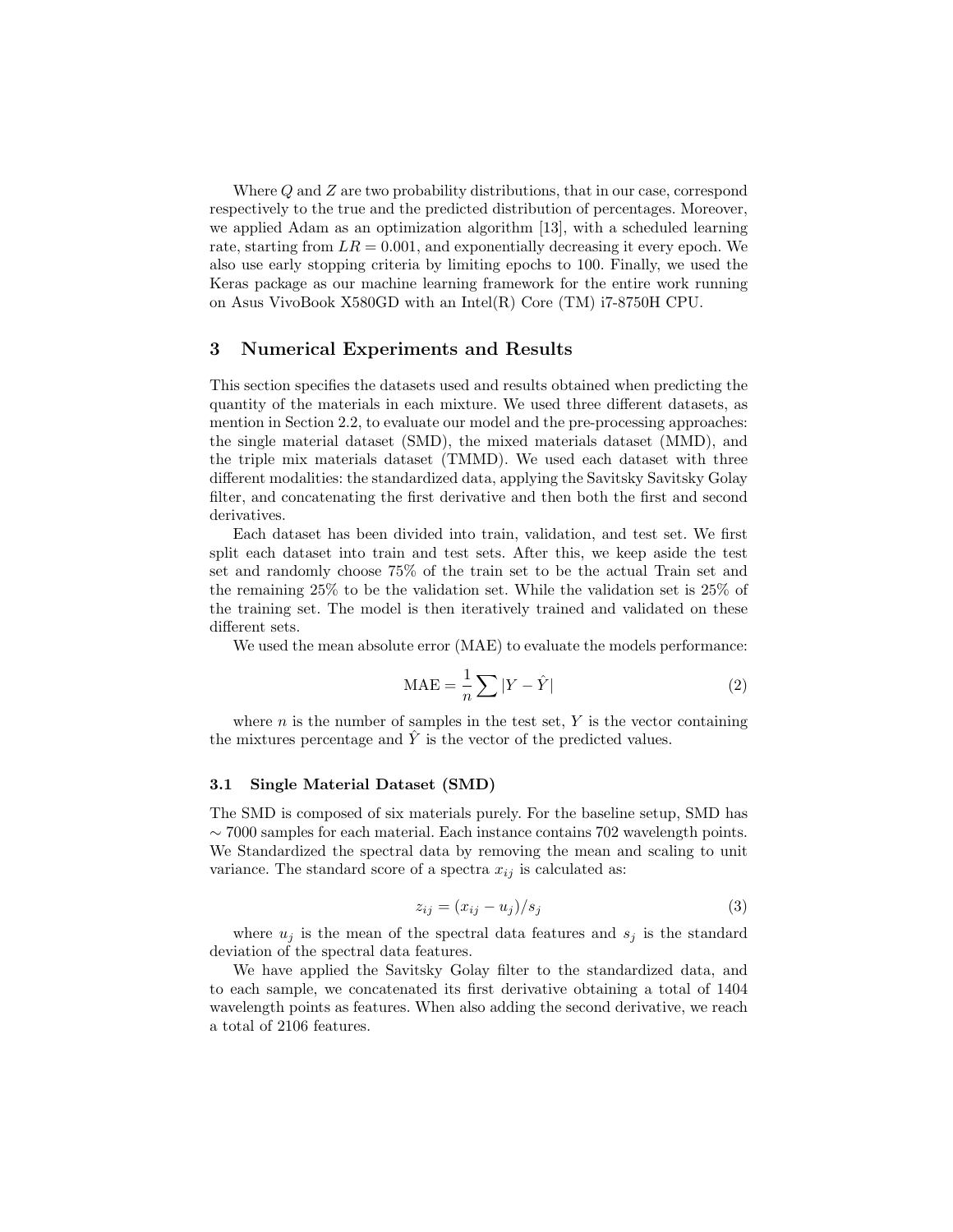Figure 1 shows the result of the use of derivative information on the spectra compared to the baseline model.



Fig. 1. Comparison of the results of the baseline setup with the use of Savitsky Golay and the derivatives using the SMD.

#### 3.2 Mixed Materials Dataset (MMD)

The mixed material dataset is composed of fifteen pairwise mixtures with different composition proportions that add up to 100% of the whole mix as described in Section 1.1. The MMD contains  $\sim$  450000 number of samples, and  $\sim$  7000 samples for each mixture quantity. The dataset has been divided into training validation and test set following the procedure mentioned in Section 3. We have more than  $100k$  samples in the test set representing each mixture and its components quantity for this dataset. The baseline setup has 702 standardized features. In Figure 2 it is shown the results of the prediction of each material in composition, and it is compared against the use of pre-processing steps described above.

#### 3.3 Triple Mix Materials Dataset (TMMD)

The TMMD contains mixtures composed of three different materials in different quantities. In Table 2 it is shown the mixtures combination, and their composition percentage is taken from set  $P$  described in Section 2. The TMMD is composed of ∼ 11000 number of samples, divided into train, validation and test set. The baseline setup has 702 standardized features. The Formula 2 is used to evaluate the results obtained from the model and pre-processing steps. In Figure 3, it is shown the result of the baseline setup in comparison with the pre-processing steps adopted.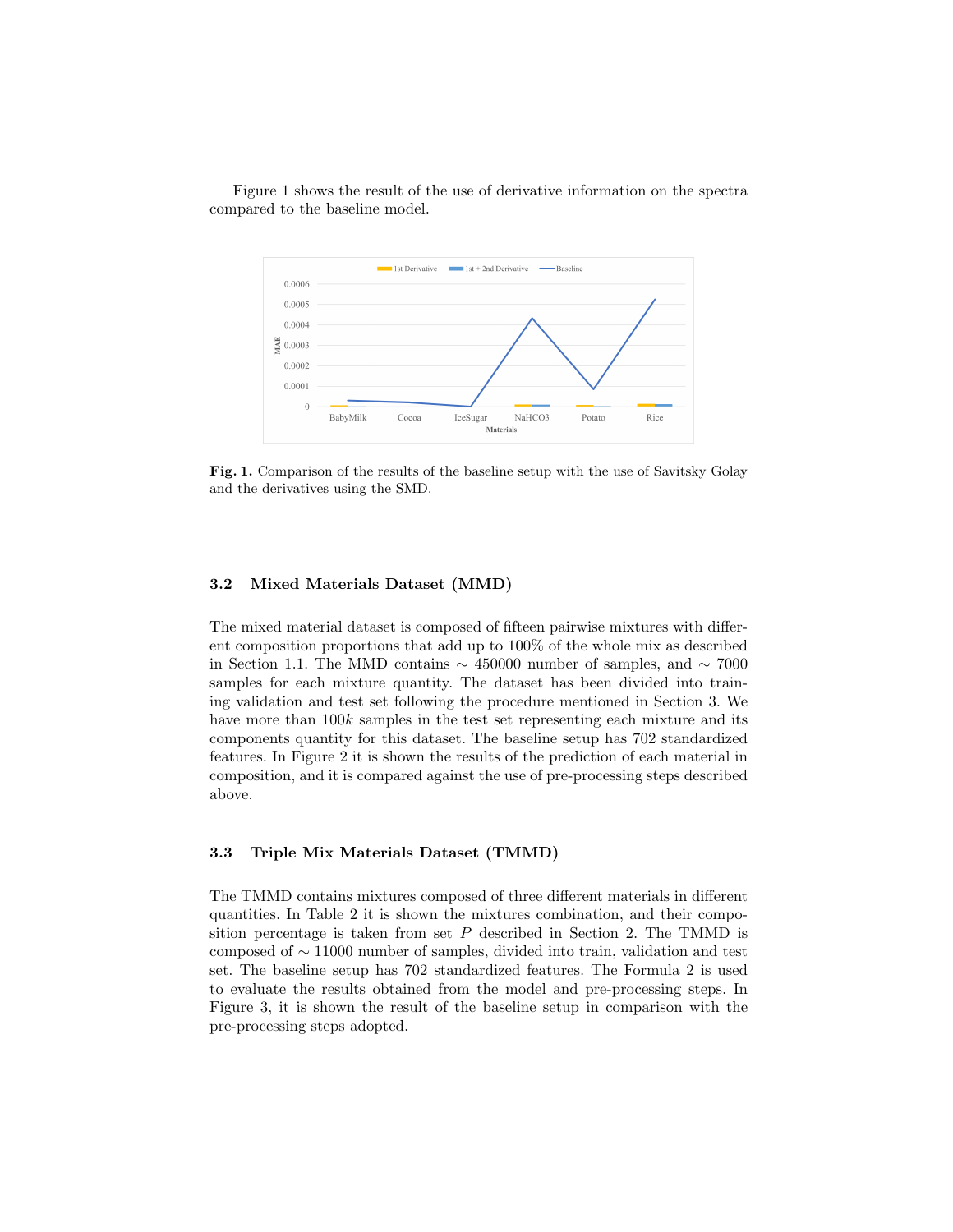

Fig. 2. Models overall performance over the mixed material on the MMD. The bar plot compares the results of each material prediction against the use of derivatives.



Fig. 3. Models overall performance over the triple mixed materials on the TMMD. The bar plot compares the results of each material prediction against the use of derivatives.

# 4 Discussions

The results achieved from the SMD are assuring. With the baseline setup, we have been able to predict all the single materials with a very low error as seen from the blu line in Figure 1. The Savitsky Golay filter and the addition of derivative information to the spectra helped us gain even more accuracy when predicting.

Increasing the complexity of the dataset by mixing a pair of single materials with different quantities results in the increase of the error of the predictive model. We can see the massive difference of the MAE between the SMD and the MMD from Figure 1 and Figure 2. Nevertheless, adding the first derivative of the spectra to the spectra itself led to an overall 3% improvement, and while the 2nd derivative worsened by an average of 44%.

By increasing the number of materials in the mixtures from two to three increases the MAE, due to the intrinsic problem of mixing the materials and acquiring the near-infrared spectra. Nevertheless, the derivative information of the spectra lowered the MAE of the baseline to 47% and the second derivative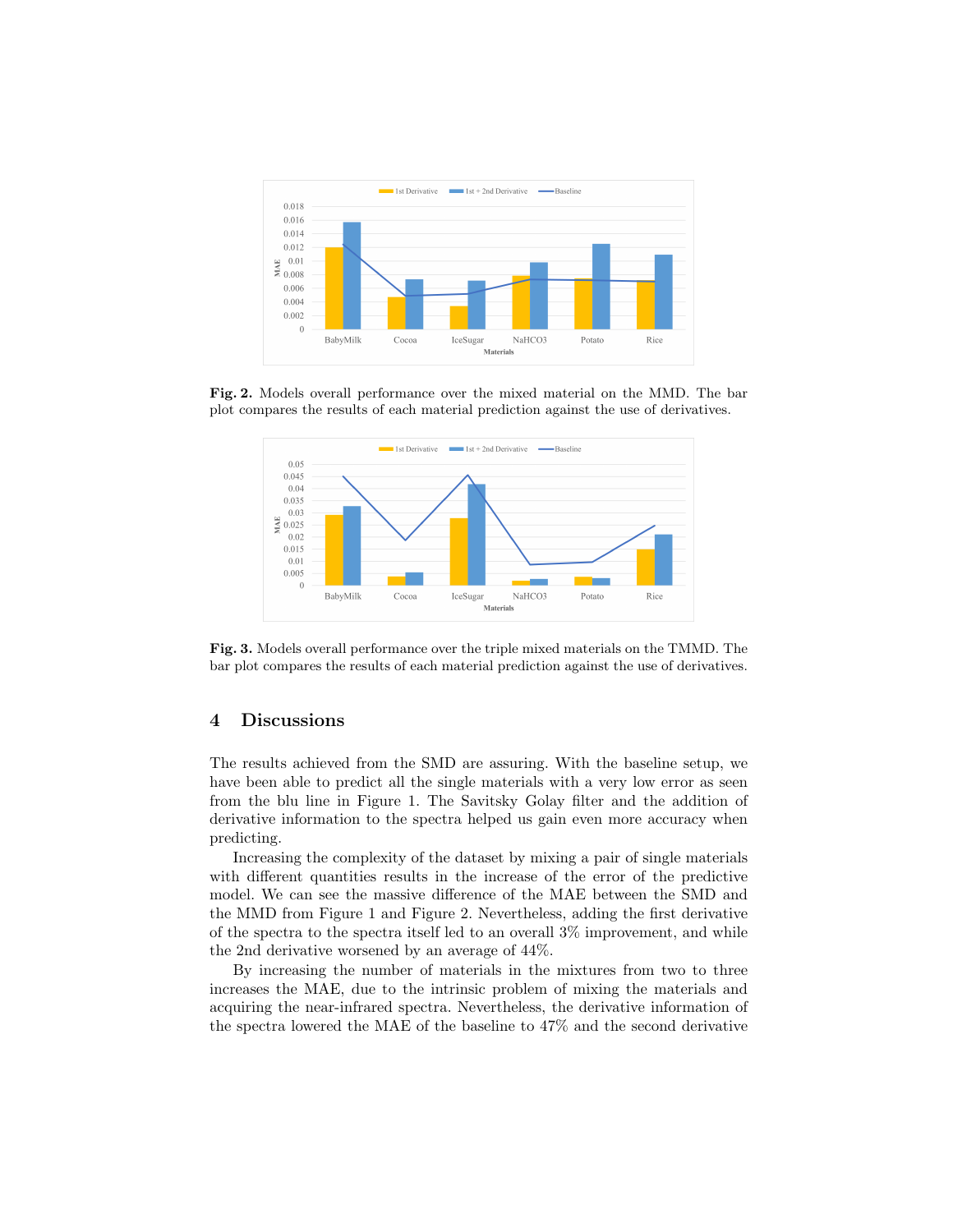to 30%. These results are promising since the model can extract the features of the specific composition percentages of mixtures.

We must take into account also the fact that the quantities of the materials are prepared by weight rather than volume; this means that we can have powders like BabyMilk that have a greater volume for a small amount. This characteristic can affect the spectral acquisition since the material with higher volumes tends to occupy most of the Petri dish, causing little signal for the other materials mixed with them.

Finally, the answers to our research questions are the following:

- A1 The prediction of the composition percentage of the three materials in a mixture is a very challenging task. Because it has inherent problems when making the mixture itself and acquiring the spectra. Since there is no guarantee of the homogeneity of the mix due to the difference of volume/weight ratio of each material causing difficulties when acquiring the near-infrared spectra.
- A2 Concatenating the derivative of each spectrum to the spectra itself adds even more information, and we saw that in each dataset, there is a vast difference compared to the baseline. There is a 37% decrease in the MAE when adding the first derivative and a 14% decrease when adding the 1st and second derivative.



Fig. 4. Models overall performance .

## 5 Conclusions

In this work, we evaluated the use of derivatives in the context of spectra preprocessing when predicting the composition percentage of organic material mixtures. The NIR spectra of organic materials hold intrinsic properties of the composition, including its quantity and derivatives, add another characteristic to the spectra, making it easy to analyze.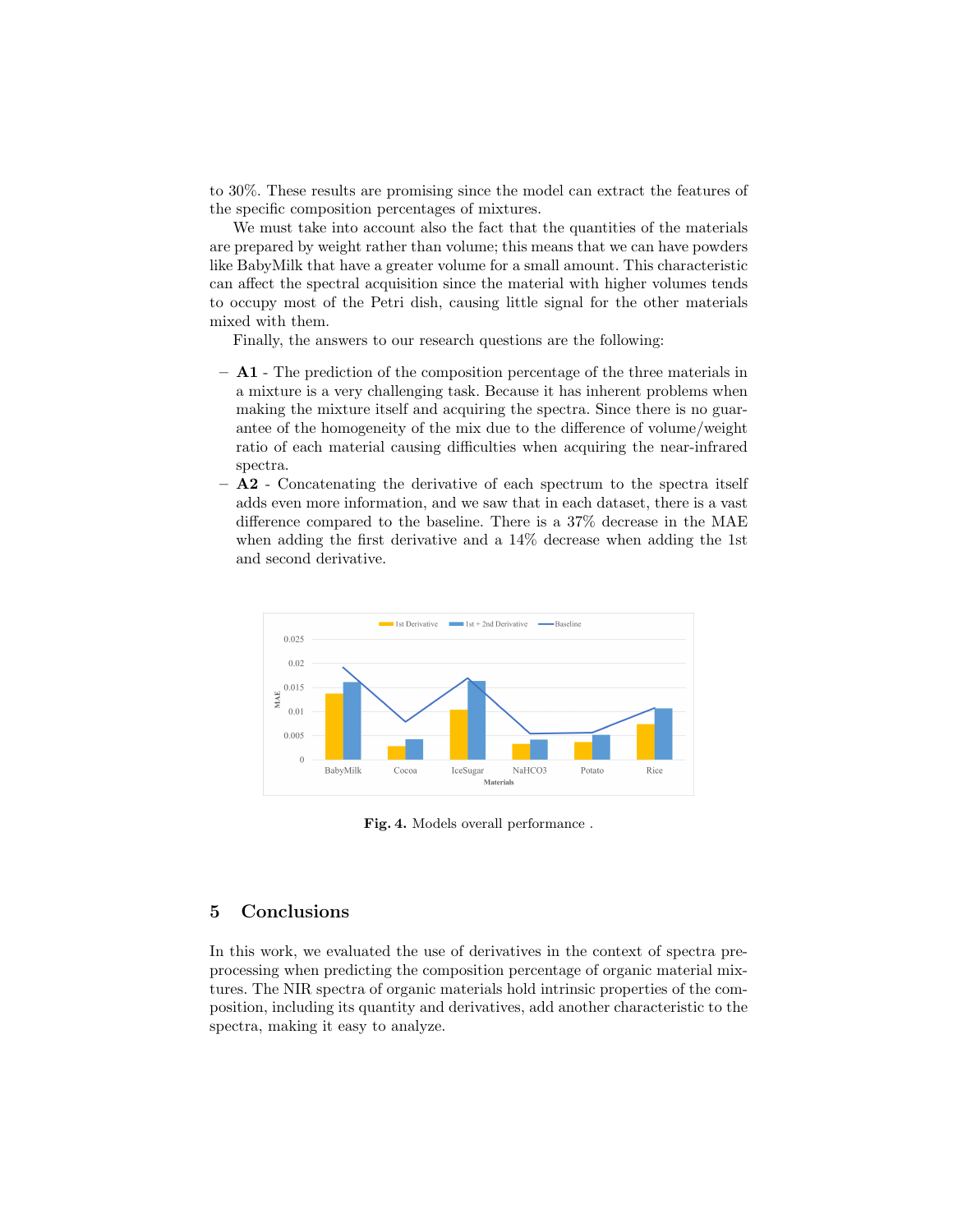Combining the standardized NIR spectra of a material or mixtures with their relative derivatives can uncover further information and result in a classification or regression task, making the model robust.

We also uncovered the results of mixtures composed of three materials, and we saw a growing trend in the complexity of preparing such mixtures and their analysis. The increasing percentage of error also shows this compared to the SMD and MMD.

Additional work is needed to tackle the high number of attributes when concatenating the derivatives data to the original spectra. So, models that reduce the dimensionality of the single sample without losing too much information are good starting points to improve the overall performance of near-infrared spectra analysis.

## References

- 1. Paolo Berzaghi and Roberto Riovanto. Near infrared spectroscopy in animal science production: principles and applications. Italian Journal of Animal Science, 8(sup3):39–62, 2009.
- 2. Paolo Berzaghi and Roberto Riovanto. Near infrared spectroscopy in animal science production: principles and applications. Italian J. of Animal Science, 8(sup3):39– 62, 2009.
- 3. Haiyan Cen and Yong He. Theory and application of near infrared reflectance spectroscopy in determination of food quality. Trends in Food Science and Technology,  $18(2):72 - 83, 2007.$
- 4. Quansheng Chen, Dongliang Zhang, Wenxiu Pan, Qin Ouyang, Huanhuan Li, Khulal Urmila, and Jiewen Zhao. Recent developments of green analytical techniques in analysis of tea's quality and nutrition. Trends in Food Science  $\mathcal{B}$  Technology,  $43(1):63 - 82, 2015.$
- 5. Xiaoyi Chen, Qinqin Chai, Ni Lin, Xianghui Li, and Wu Wang. 1d convolutional neural network for the discrimination of aristolochic acids and their analogues based on near-infrared spectroscopy. Anal. Methods, 11:5118–5125, 2019.
- 6. Yang chun Feng, Yan chun Huang, and Xiu min Ma. The application of student's t-test in internal quality control of clinical laboratory. Frontiers in Laboratory Medicine, 1(3):125–128, 2017.
- 7. Amanda Beatriz Sales de Lima, Acsa Santos Batista, Josane Cardim de Jesus, Jaqueline de Jesus Silva, Antônia Cardoso Mendes de Araújo, and Leandro Soares Santos. Fast quantitative detection of black pepper and cumin adulterations by near-infrared spectroscopy and multivariate modeling. Food Control, 107:106802, 2020.
- 8. Manuel Galli, Fabio Pagni, Gabriele De Sio, Andrew Smith, Clizia Chinello, Martina Stella, Vincenzo L'Imperio, Marco Manzoni, Mattia Garancini, Diego Massimini, et al. Proteomic profiles of thyroid tumors by mass spectrometry-imaging on tissue microarrays. Biochimica et Biophysica Acta (BBA)-Proteins and Proteomics, 1865(7):817–827, 2017.
- 9. Manuel Galli, Italo Zoppis, Gabriele De Sio, Clizia Chinello, Fabio Pagni, Fulvio Magni, and Giancarlo Mauri. A support vector machine classification of thyroid bioptic specimens using maldi-msi data. Advances in bioinformatics, 2016, 2016.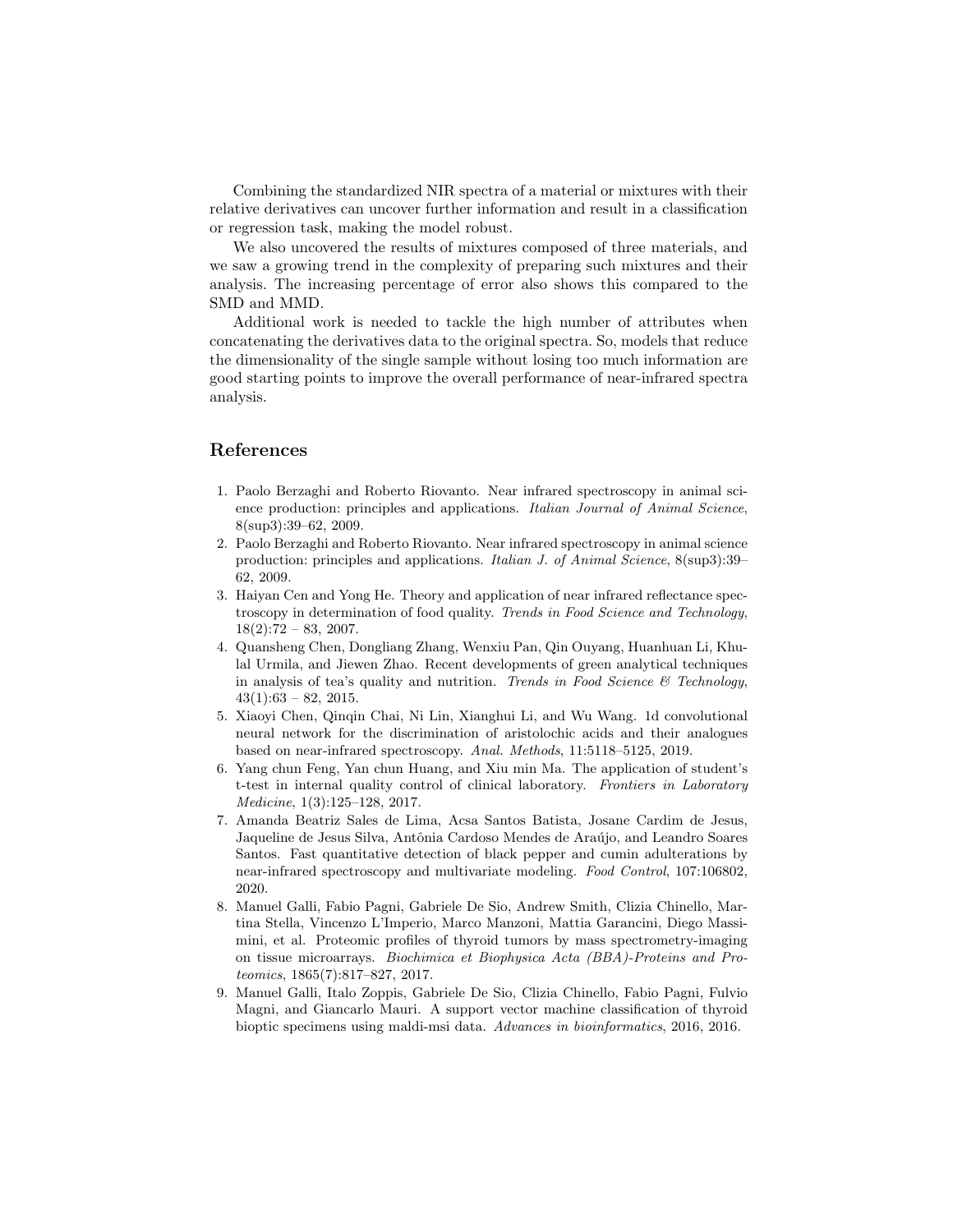- 10. Kunal Ghosh, Annika Stuke, Milica Todorović, Peter Bjørn Jørgensen, Mikkel N. Schmidt, Aki Vehtari, and Patrick Rinke. Deep learning spectroscopy: Neural networks for molecular excitation spectra. Advanced Science, 6(9):1801367, 2019.
- 11. Marco Grossi, Giuseppe Di Lecce, Marco Arru, Tullia Gallina Toschi, and Bruno Riccò. An opto-electronic system for in-situ determination of peroxide value and total phenol content in olive oil. J. of Food Engineering,  $146:1 - 7$ ,  $2015$ .
- 12. Haibo Huang, Haiyan Yu, Huirong Xu, and Yibin Ying. Near infrared spectroscopy for on/in-line monitoring of quality in foods and beverages: A review. J. of Food Engineering, 87(3):303 – 313, 2008.
- 13. Diederik P. Kingma and Jimmy Ba. Adam: A method for stochastic optimization. In Yoshua Bengio and Yann LeCun, editors, 3rd International Conference on Learning Representations, ICLR 2015, San Diego, CA, USA, May 7-9, 2015, Conference Track Proceedings, 2015.
- 14. Yann LeCun, Y. Bengio, and Geoffrey Hinton. Deep learning. Nature, 521:436–44, 05 2015.
- 15. Zhengxuan Li, Xiuying Tang, Zhixiong Shen, Kefei Yang, Lingjuan Zhao, and Yanlei Li. Comprehensive comparison of multiple quantitative near-infrared spectroscopy models for aspergillus flavus contamination detection in peanut. J. of the Science of Food and Agriculture, 99(13):5671–5679, 2019.
- 16. Yachao Liu, Yongyu Li, Yankun Peng, Yanming Yang, and Qi Wang. Detection of fraud in high-quality rice by near-infrared spectroscopy. Journal of Food Science, 2020.
- 17. Félix Lussier, Vincent Thibault, Benjamin Charron, Gregory Q. Wallace, and Jean-Francois Masson. Deep learning and artificial intelligence methods for raman and surface-enhanced raman scattering. TrAC Trends in Analytical Chemistry, 124:115796, 2020.
- 18. R. Moore and J. Lopes. Paper templates. In TEMPLATE'06, 1st International Conference on Template Production. SCITEPRESS, 1999.
- 19. C. Nebauer. Evaluation of convolutional neural networks for visual recognition. IEEE Transactions on Neural Networks, 9(4):685–696, 1998.
- 20. Wartini Ng, Budiman Minasny, Maryam Montazerolghaem, Jose Padarian, Richard Ferguson, Scarlett Bailey, and Alex B. McBratney. Convolutional neural network for simultaneous prediction of several soil properties using visible/near-infrared, mid-infrared, and their combined spectra. Geoderma, 352:251 – 267, 2019.
- 21. Chao Ni, Dongyi Wang, and Yang Tao. Variable weighted convolutional neural network for the nitrogen content quantization of masson pine seedling leaves with near-infrared spectroscopy. Spectrochimica Acta Part A: Molecular and Biomolecular Spectroscopy, 209:32 – 39, 2019.
- 22. Brian G Osborne. Near-infrared spectroscopy in food analysis. Enc. of analytical chemistry: applications, theory and instrumentation, 2006.
- 23. Jan U. Porep, Dietmar R. Kammerer, and Reinhold Carle. On-line application of near infrared (nir) spectroscopy in food production. Trends in Food Science Technology,  $46(2, Part A):211 - 230, 2015.$
- 24. Lu Qingyun, Chen Yeming, Takashi Mikami, Motonobu Kawano, and Li Zaigui. Adaptability of four-samples sensory tests and prediction of visual and nearinfrared reflectance spectroscopy for chinese indica rice. J. of Food Engineering,  $79(4):1445 - 1451, 2007.$
- 25. T. N. Sainath, A. Mohamed, B. Kingsbury, and B. Ramabhadran. Deep convolutional neural networks for lvcsr. In 2013 IEEE International Conference on Acoustics, Speech and Signal Processing, pages 8614–8618, 2013.